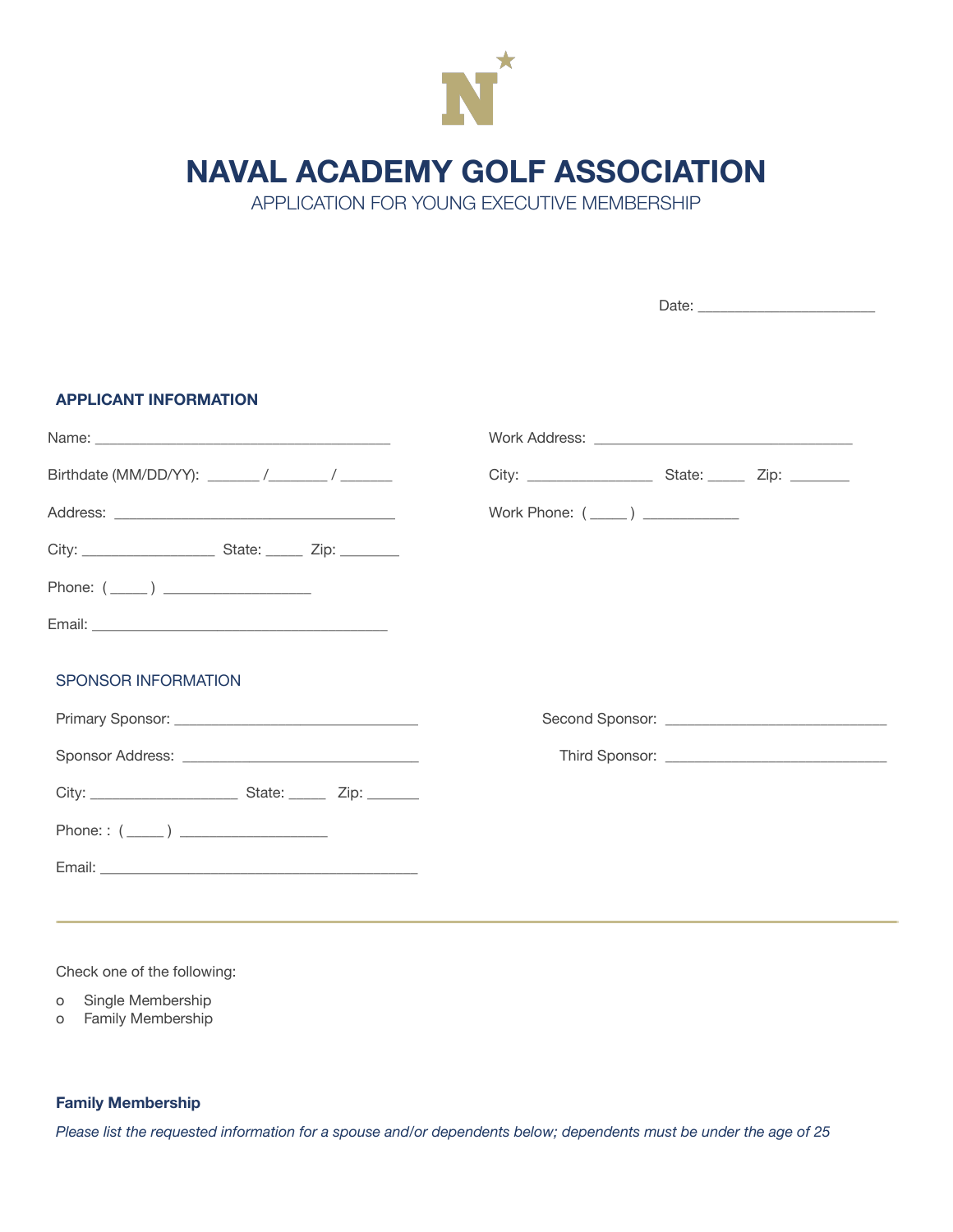## **BIOGRAPHICAL INFORMATION**

Educational Background (schools, degrees, professional certifications, etc.)

Professional Background

Community Involvement (Habitat for Humanity, Peace Corps, etc.)

Honors and Awards

Other Associations or Club Memberships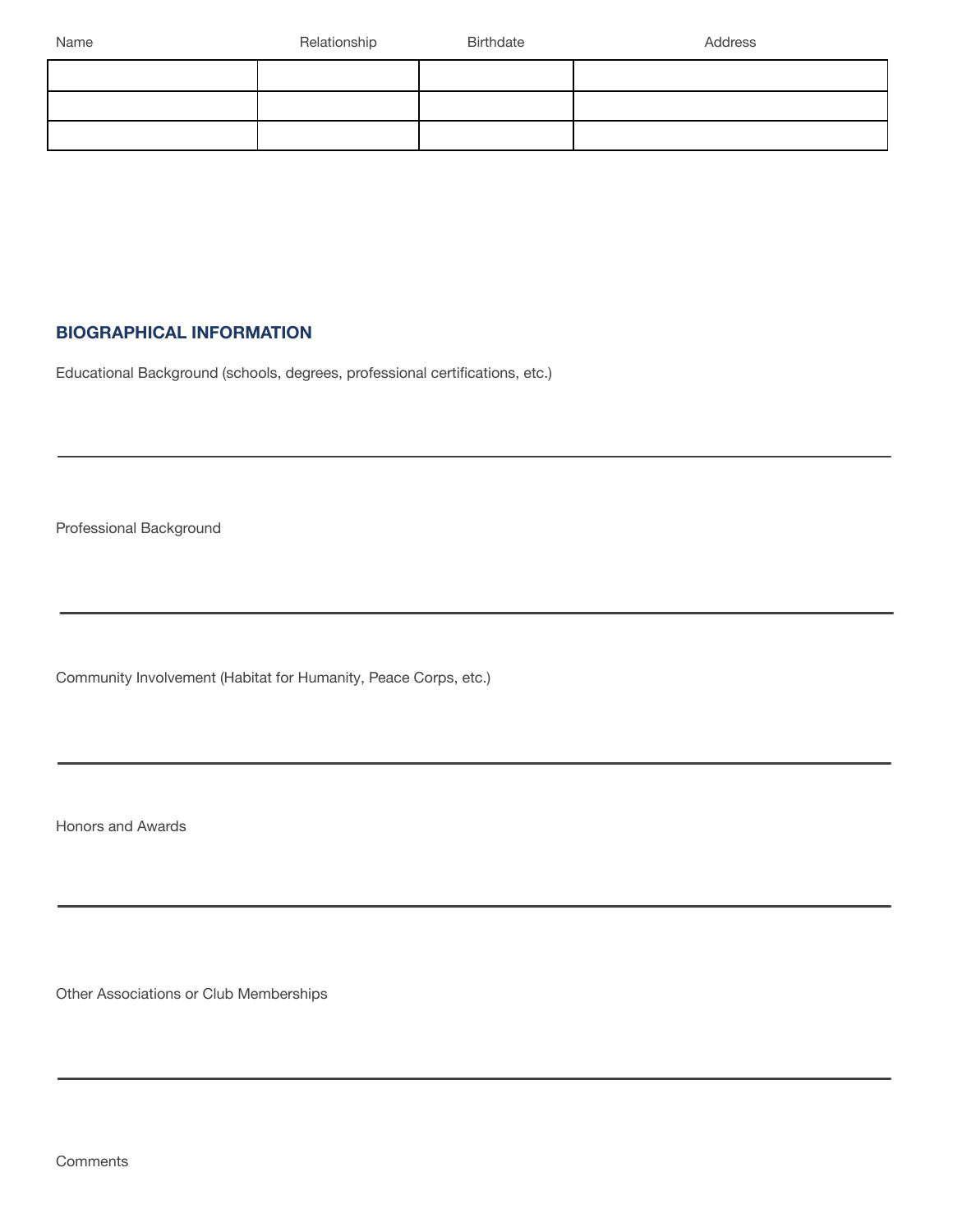I understand that the rules and regulations of the governing administration of the Naval Academy Golf Association as approved and upheld by the President and are to be adhered to by myself, my dependents and/or guests. I certify that the information verifying my eligibility is true.

Applicant Signature

\_\_\_\_\_\_\_\_\_\_\_\_\_\_\_\_\_\_\_\_\_\_\_\_\_\_\_\_\_\_\_\_\_\_\_\_\_\_\_\_\_\_\_\_\_\_\_\_

### *Applicants will be notified when their initiation payment is processed and receive membership information.*

The following information represents the young executive member initiation fee, dues, for both single and family memberships, and other rules and regulations that pertain to membership at NAGA.

|                 |           |                |                                                           | <b>Monthly Dues</b> |        |
|-----------------|-----------|----------------|-----------------------------------------------------------|---------------------|--------|
|                 | Age Range | Initiation Fee | <b>Payment Options</b>                                    | Single              | Family |
| Young Executive | $22 - 35$ | 10,000.00      | 2 annual payments / 5,000<br>4 quarterly payments / 2,500 | 257.00              | 360.00 |

#### The initiation fee, in either in full or an initial payment, is due once the application is signed and returned.

**Payment Options:** If the initiation fee is not paid in full, a new member may pay the initiation fee in two or four installments. Two payments of 5,000 may be made over two years. The first installment is due when accepted as a member and the second payment is due on the same date the following year. The other option is to make four consecutive, quarterly payments of 2,500, with the initial payment submitted with the membership acceptence. Payments must be paid within thirty days of receiving the statement. Failure to pay within thirty days may result in suspension or termination of membership privileges. Initiation fees, in whole or partial, are non-refundable and the member does not gain equity in the association.

**Conditions:** Young executive membership is only available to individuals between the ages of 22 to 35. Upon the member's 36th birthday, young executive members move to the civilian membership category and monthly dues increase to the current civilian rate. If they have any outstanding initiation payments, they must pay the remaining balance at that time.

**Dependent Eligibility:** Children of members may be carried on their parent's membership until they reach the age of twenty-five so long as the parent member pays the family membership fee. When the child reaches the age of twenty-five they may no longer be carried on their parent's membership.

**Guest Privileges:** Members are permitted to introduce up to three guests per visit. However, the following restrictions apply:

Members must accompany their guests.